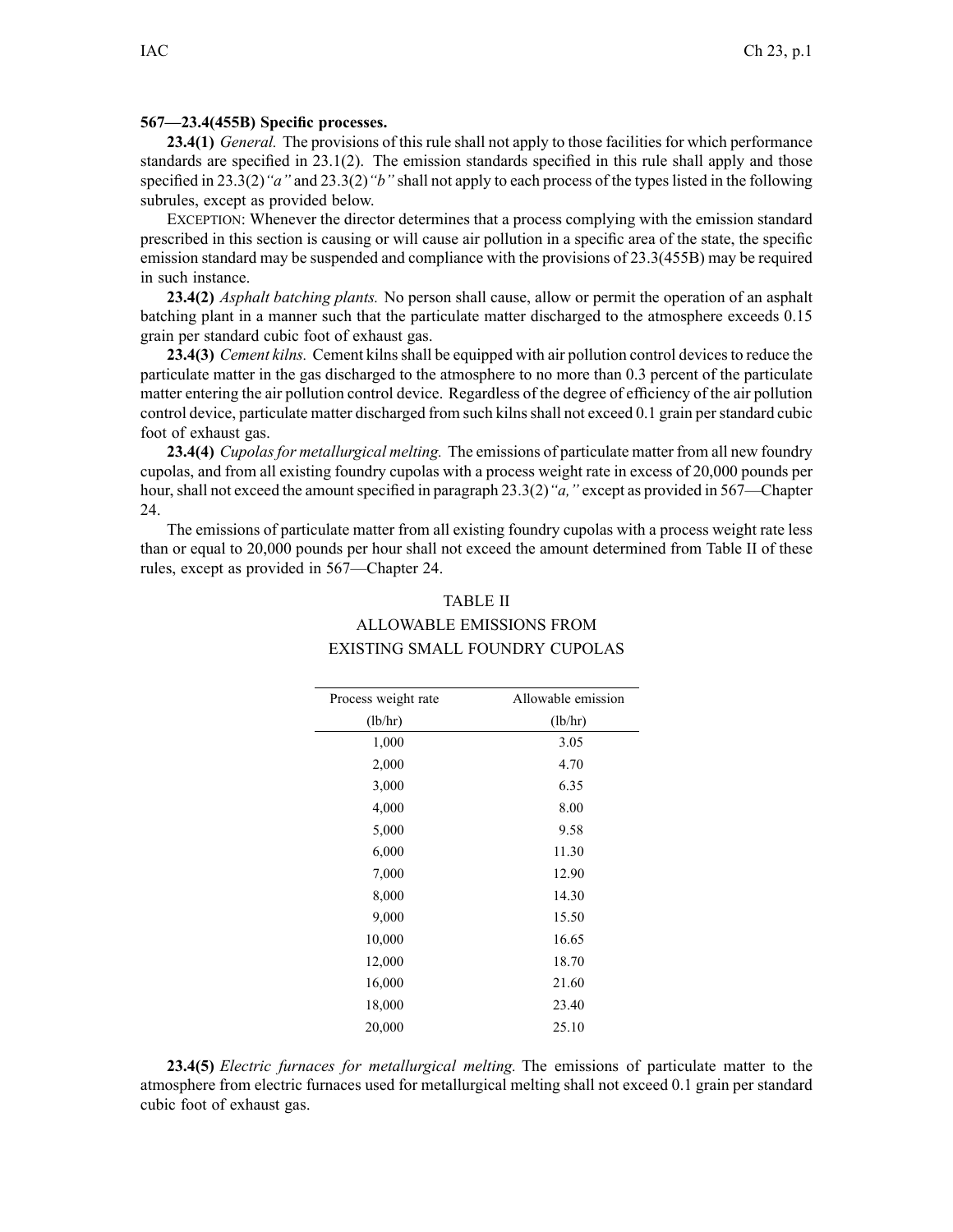**23.4(6)** *Sand handling and surface finishing operationsin metal processing.* Thissubrule shall apply to any new foundry or metal processing operation not properly termed <sup>a</sup> combustion, melting, baking or pouring operation. For purposes of this subrule, <sup>a</sup> new process is any process which has not started operation, or the construction of which has not been commenced, or the components of which have not been ordered or contracts for the construction of which have not been let on August 1, 1977. No person shall allow, cause or permit the operation of any equipment designed for sand shakeout, mulling, molding, cleaning, preparation, reclamation or rejuvenation or any equipment for abrasive cleaning, shot blasting, grinding, cutting, sawing or buffing in such <sup>a</sup> manner that particulate matter discharged from any stack exceeds 0.05 grains per dry standard cubic foot of exhaust gas, regardless of the types and number of operations that discharge from the stack.

**23.4(7)** *Grain handling and processing plants.* The owner or operator of equipment at <sup>a</sup> permanen<sup>t</sup> installation for the handling or processing of grain, grain products and grain by-products shall not cause, allow or permit the particulate matter discharged to the atmosphere to exceed 0.1 grain per dry standard cubic foot of exhaust gas, excep<sup>t</sup> as follows:

*a.* The particulate matter discharged to the atmosphere from <sup>a</sup> grain bin vent at <sup>a</sup> country grain elevator, as "country grain elevator" is defined in 567—subrule 22.10(1), shall not exceed 1.0 grain per dry standard cubic foot of exhaust gas.

*b.* The particulate matter discharged to the atmosphere from <sup>a</sup> grain bin vent that was constructed, modified or reconstructed before March 31, 2008, at <sup>a</sup> country grain terminal elevator, as "country grain terminal elevator" is defined in 567—subrule 22.10(1), or at <sup>a</sup> grain terminal elevator, as "grain terminal elevator" is defined in 567—subrule 22.10(1), shall not exceed 1.0 grain per dry standard cubic foot of exhaust gas.

*c.* The particulate matter discharged to the atmosphere from <sup>a</sup> grain bin vent that is constructed or reconstructed on or after March 31, 2008, at <sup>a</sup> country grain terminal elevator, as "country grain terminal elevator" is defined in 567—subrule 22.10(1), or at a grain terminal elevator, as "grain terminal elevator" is defined in 567—subrule 22.10(1), shall not exceed 0.1 grain per dry standard cubic foot of exhaust gas.

**23.4(8)** *Lime kilns.* No person shall cause, allow or permit the operation of <sup>a</sup> kiln for the processing of limestone such that the particulate matter in the gas discharged to the atmosphere exceeds 0.1 grain per standard cubic foot of exhaust gas.

**23.4(9)** *Meat smokehouses.* No person shall cause, allow or permit the operation of <sup>a</sup> meat smokehouse or <sup>a</sup> group of meat smokehouses, which consume more than ten pounds of wood, sawdust or other material per hour such that the particulate matter discharged to the atmosphere exceeds 0.2 grain per standard cubic foot of exhaust gas.

## **23.4(10)** *Phosphate processing plants.*

*a.* Phosphoric acid manufacture. No person shall allow, cause or permit the operation of equipment for the manufacture of phosphoric acid that was in existence on October 22, 1974, in <sup>a</sup> manner that produces more than 0.04 pound of fluoride per ton of phosphorous pentoxide or equivalent input.

*b.* Diammonium phosphate manufacture. No person shall allow, cause or permit the operation of equipment for the manufacture of diammonium phosphate that was in existence on October 22, 1974, in <sup>a</sup> manner that produces more than 0.15 pound of fluoride per ton of phosphorous pentoxide or equivalent input.

*c.* Nitrophosphate manufacture. No person shall allow, cause or permit the operation of equipment for the manufacture of nitrophosphate in <sup>a</sup> manner that produces more than 0.06 pound of fluoride per ton of phosphorus pentoxide or equivalent input.

*d.* No person shall allow, cause or permit the operation of equipment for the processing of phosphate ore, rock or other phosphatic material (other than equipment used for the manufacture of phosphoric acid, diammonium phosphate or nitrophosphate) in <sup>a</sup> manner that the unit emissions of fluoride exceed 0.4 pound of fluoride per ton of phosphorous pentoxide or its equivalent input.